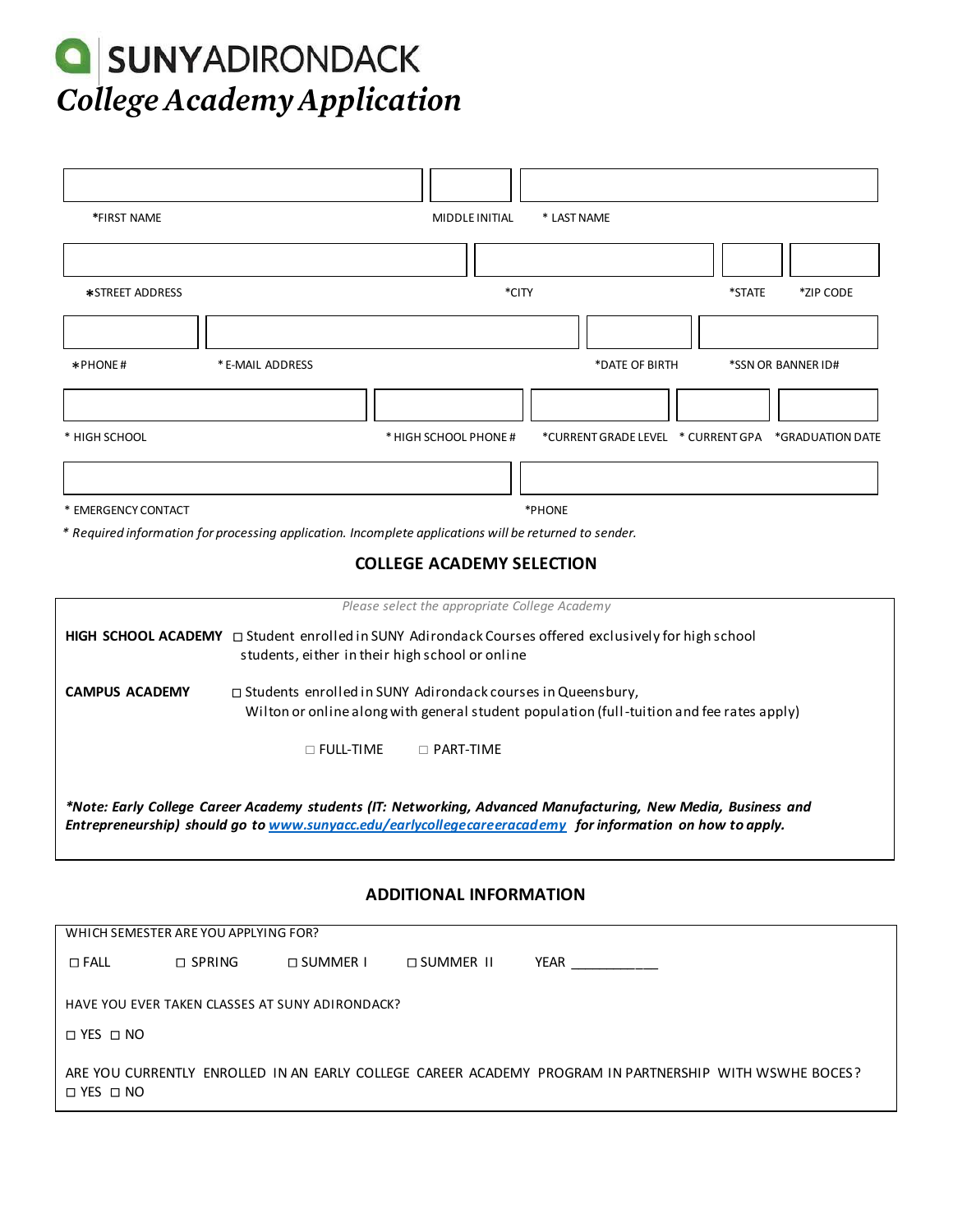| ARE YOU A NYS RESIDENT? $\Box$ YES $\Box$ NO<br>IF NO, STATE OF RESIDENCE: THE STATE OF RESIDENCE:                                                                                          |  |  |  |  |
|---------------------------------------------------------------------------------------------------------------------------------------------------------------------------------------------|--|--|--|--|
| $SEX: \Box MALE \Box FEMALE$                                                                                                                                                                |  |  |  |  |
| ARE YOU A US CITIZEN? $\Box$ YES $\Box$ NO                                                                                                                                                  |  |  |  |  |
| ARE YOU HISPANIC/LATINO? O YES O NO                                                                                                                                                         |  |  |  |  |
| IF HISPANIC/LATINO, PLEASE INDICATE YOUR BACKGROUND:<br>$\Box$ DOMINICAN $\Box$ PUERTO RICAN $\Box$ SOUTH AMERICAN $\Box$ MEXICAN $\Box$ CENTRAL AMERICAN $\Box$ OTHER HISPANIC/LATINO      |  |  |  |  |
| PLEASE INDICATE YOUR RACE:                                                                                                                                                                  |  |  |  |  |
| $\Box$ WHITE $\Box$ ASIAN $\Box$ NATIVE HAWAIIAN OR PACIFIC ISLANDER $\Box$ BLACK OR AFRICAN AMERICAN<br>$\Box$ AMERICAN INDIAN OR ALASKA NATIVE $\quad \Box$ NON-RESIDENT ALIEN (COUNTRY): |  |  |  |  |
|                                                                                                                                                                                             |  |  |  |  |

## **CONSULT WITH HIGH SCHOOL COUNSELOR AND LIST COURSES YOU WISH TO REGISTER FOR BELOW**

| All information must be completed for the course requests to be valid |             |                |                        |  |  |
|-----------------------------------------------------------------------|-------------|----------------|------------------------|--|--|
| <b>COURSE ID</b>                                                      | <b>CRN#</b> | <b>CREDITS</b> | <b>DAYS &amp; TIME</b> |  |  |
|                                                                       |             |                |                        |  |  |
|                                                                       |             |                |                        |  |  |
|                                                                       |             |                |                        |  |  |
|                                                                       |             |                |                        |  |  |
|                                                                       |             |                |                        |  |  |
|                                                                       |             |                |                        |  |  |
|                                                                       |             |                |                        |  |  |

## **STUDENT AND PARENT/GUARDIAN SIGNATURES**

| I UNDERSTAND THE REQUIREMENTS FOR ATTENDING SUNY ADIRONDACK'S COLLEGE ACADEMY. I HAVE CONSULTED WITH MY HIGH SCHOOL<br>COUNSELOR AND HAVE RECEIVED APPROVAL TO APPLY. I UNDERSTAND THAT REGISTRATION FOR THE ABOVE COURSE(S) WILL GENERATE A BILL<br>AND I AM LIABLE FOR PAYMENT AND ACCEPT THE TERMS OF THE COLLEGE'S FINANCIAL RESPONSIBILITY AGREEMENT AT sunyacc.edu/admissions-<br>cost/student-accounts-bursar. |                                                                                                                                                                                                                                                                                      |  |  |  |  |
|-----------------------------------------------------------------------------------------------------------------------------------------------------------------------------------------------------------------------------------------------------------------------------------------------------------------------------------------------------------------------------------------------------------------------|--------------------------------------------------------------------------------------------------------------------------------------------------------------------------------------------------------------------------------------------------------------------------------------|--|--|--|--|
|                                                                                                                                                                                                                                                                                                                                                                                                                       |                                                                                                                                                                                                                                                                                      |  |  |  |  |
|                                                                                                                                                                                                                                                                                                                                                                                                                       | DATE ___________________                                                                                                                                                                                                                                                             |  |  |  |  |
| <b>SCHOOL COUNSELOR SIGNATURE</b>                                                                                                                                                                                                                                                                                                                                                                                     |                                                                                                                                                                                                                                                                                      |  |  |  |  |
| I HEREBY CERTIFY THATTHIS STUDENT MEETS THE MINIMUM REQUIREMENTS OF JUNIOR STATUS AND AN 80 HSGPA TO PARTICIPATE IN SUNY<br>ADIRONDACK'S COLLEGE ACADEMY.                                                                                                                                                                                                                                                             |                                                                                                                                                                                                                                                                                      |  |  |  |  |
| THIS STUDENT QUALIFIES FOR THE FREE OR REDUCED LUNCH PROGRAM $\Box$ YES $\Box$ NO                                                                                                                                                                                                                                                                                                                                     |                                                                                                                                                                                                                                                                                      |  |  |  |  |
|                                                                                                                                                                                                                                                                                                                                                                                                                       |                                                                                                                                                                                                                                                                                      |  |  |  |  |
| COUNSELOR EMAIL PHONE PHONE PHONE PHONE PHONE                                                                                                                                                                                                                                                                                                                                                                         |                                                                                                                                                                                                                                                                                      |  |  |  |  |
| <b>SUNY ADIRONDACK APPROVAL</b>                                                                                                                                                                                                                                                                                                                                                                                       |                                                                                                                                                                                                                                                                                      |  |  |  |  |
|                                                                                                                                                                                                                                                                                                                                                                                                                       | <b>DATE Example 20</b>                                                                                                                                                                                                                                                               |  |  |  |  |
| Updated<br>10/26/17                                                                                                                                                                                                                                                                                                                                                                                                   | FOR REGISTRAR'S OFFICE USE ONLY<br>Initials: The control of the control of the control of the control of the control of the control of the control of the control of the control of the control of the control of the control of the control of the control of th<br>Date Processed: |  |  |  |  |